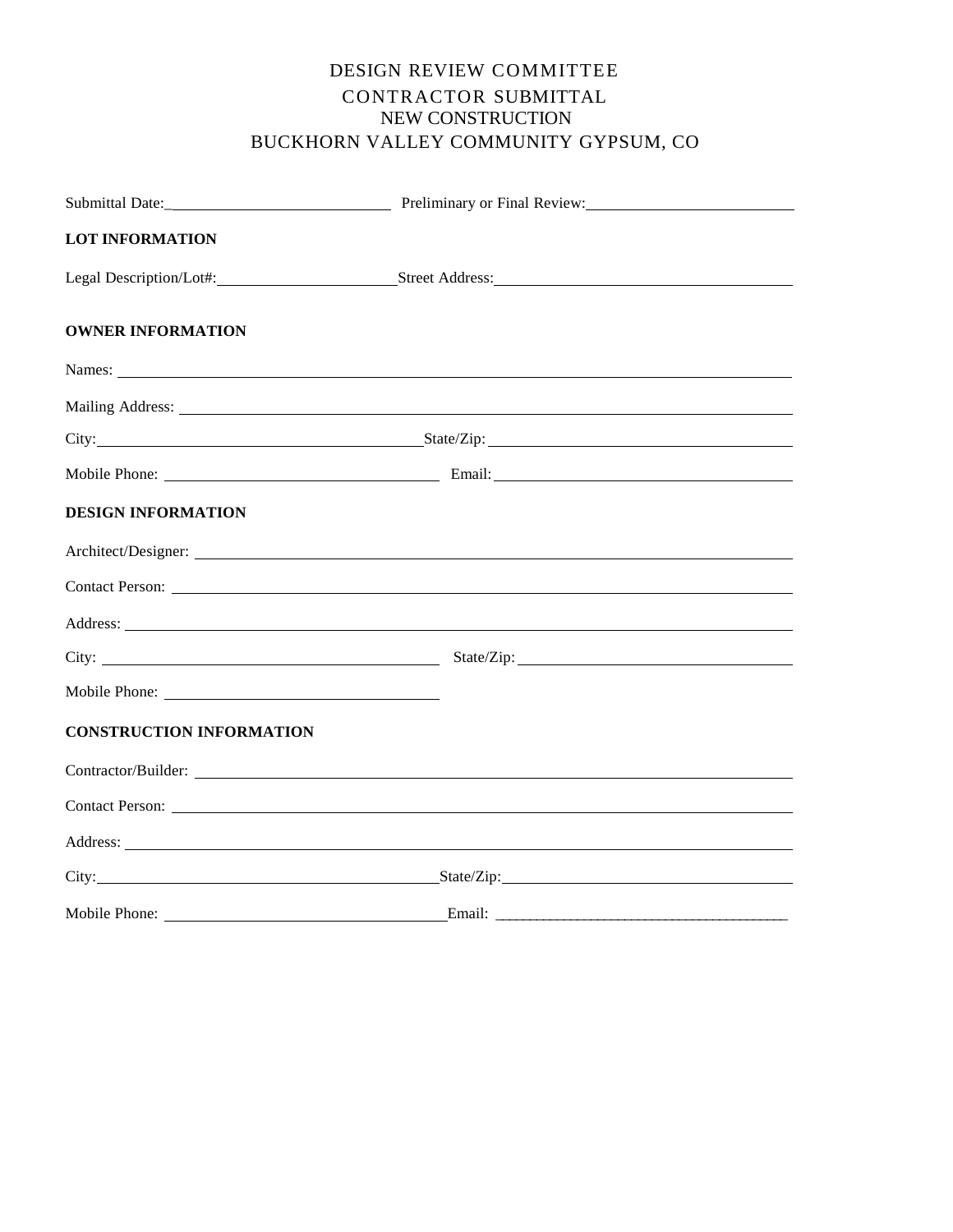# **LOT INFORMATION**

|                                                                                                                                                                                                                                                            | Detailed Description of Submittal: Manual According to the United States of Submittal:                                                                                                                                      |
|------------------------------------------------------------------------------------------------------------------------------------------------------------------------------------------------------------------------------------------------------------|-----------------------------------------------------------------------------------------------------------------------------------------------------------------------------------------------------------------------------|
| Lot Square Footage:                                                                                                                                                                                                                                        | <u> 1989 - Johann Barn, amerikansk politiker (d. 1989)</u>                                                                                                                                                                  |
| Total square footage of proposed home or addition:                                                                                                                                                                                                         |                                                                                                                                                                                                                             |
|                                                                                                                                                                                                                                                            | Have you had soils/engineering/other tests performed on the lot $\Box$ Yes $\Box$ No If yes, please attach copies of all reports                                                                                            |
| Does the lot have any unique features? $\left  \begin{array}{c} \end{array} \right $ $\left  \begin{array}{c} \end{array} \right $ $\left  \begin{array}{c} \end{array} \right $                                                                           |                                                                                                                                                                                                                             |
|                                                                                                                                                                                                                                                            |                                                                                                                                                                                                                             |
| Are there any restrictions affecting the lot $\left\{ \begin{array}{c} \infty \end{array} \right\}$                                                                                                                                                        | $\overline{I}$                                                                                                                                                                                                              |
|                                                                                                                                                                                                                                                            |                                                                                                                                                                                                                             |
| <b>FEES:</b><br>NEW MODEL APPROVAL:<br><b>Design Review Fee:</b> \$0.20/square foot of heated living space - subject to adjustment if total<br>square footage determined to be different<br><b>Administration Fee: \$800</b><br>Change Order: \$100 per CO |                                                                                                                                                                                                                             |
| PRE-APPROVED MODELS:<br>Design Review Fee: \$0 but must still be approved by Design Review<br>Administration Fee: \$0 but must still be approved by Design Review                                                                                          |                                                                                                                                                                                                                             |
| Landscaping deposit: \$0 but must still be approved by Design Review                                                                                                                                                                                       |                                                                                                                                                                                                                             |
|                                                                                                                                                                                                                                                            | Total fee included with preliminary review submittal:                                                                                                                                                                       |
|                                                                                                                                                                                                                                                            | Please submit this completed Design Review Submittal Form along with 1 set of plans, 1 electronic copy, your check<br>for the design review fee and the administrative fee, made payable to the BUCKHORN VALLEY MASTER HOA. |
| <b>Buckhorn Valley Design Review Committee</b><br><b>Buckhorn Valley Master HOA</b><br>PO Box 1326<br>Gypsum, CO 81637<br>DRCBuckhorn@gmail.com                                                                                                            |                                                                                                                                                                                                                             |
| Requested Date For Review:                                                                                                                                                                                                                                 | <u> 1989 - Johann Harry Harry Harry Harry Harry Harry Harry Harry Harry Harry Harry Harry Harry Harry Harry Harry</u>                                                                                                       |
| <b>Office Use Only</b><br>Date Received:<br>Review Date<br>Owner Notified                                                                                                                                                                                  | Fees Received:                                                                                                                                                                                                              |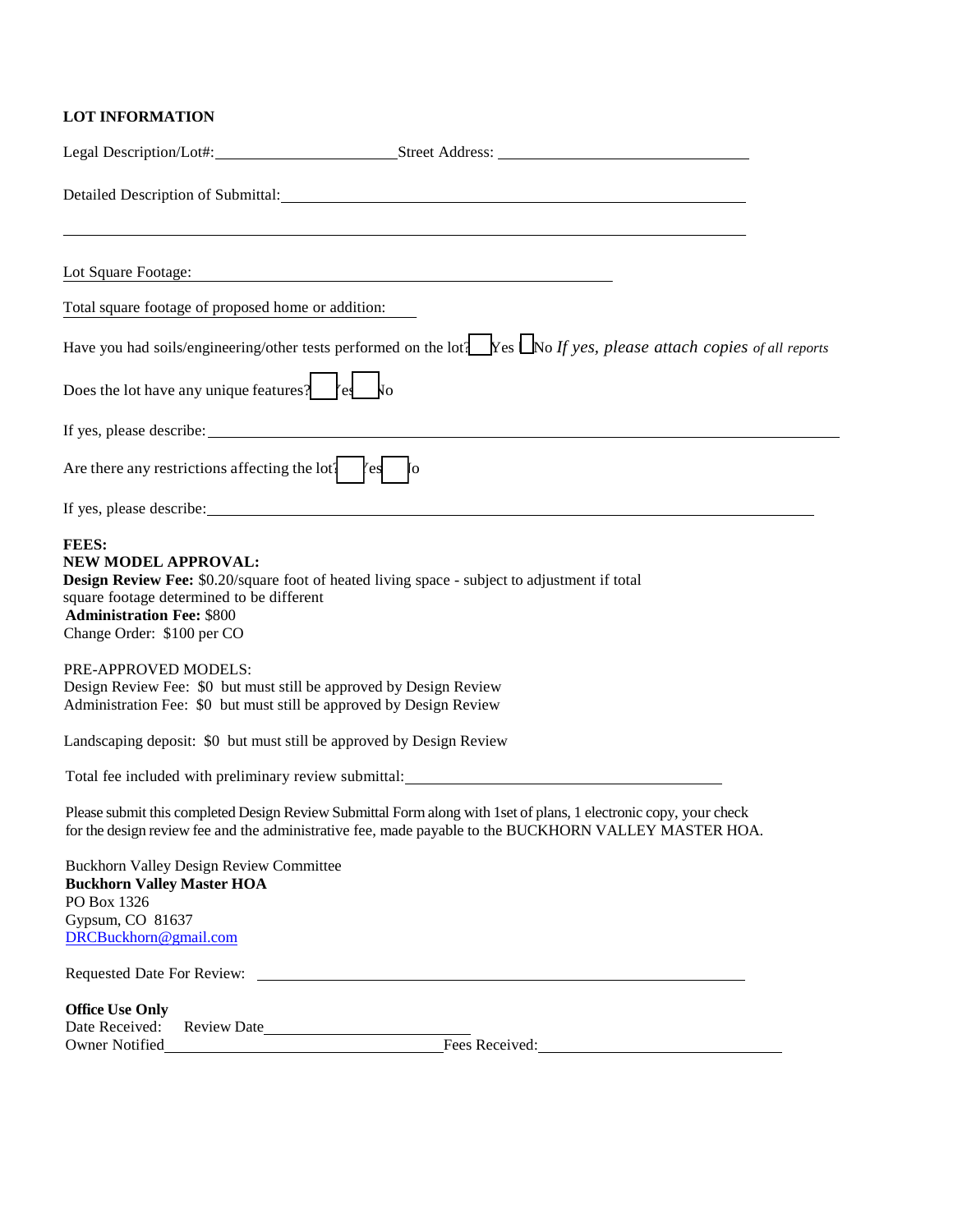# **PRELIMINARY PLAN REVIEW CHECKLIST**

The following checklists are supplied to help you prepare yoursubmittal. Any additional information that you feel helps to clarify or explain your submittal should also be included.

# **SITE SURVEY**

| Scale: $1" = 20' - 0"$ |  |
|------------------------|--|
| Site contours          |  |

- \_Easements and Setbacks
- \_Existing natural site features
- **Existing Utilities**

#### **SITE PLAN\*\*\***

| Scale: $1" = 10' - 0"$ , minimum                       |  |
|--------------------------------------------------------|--|
| <b>North Arrow</b>                                     |  |
| Tide Block, including Lot/Block/Filing, name of        |  |
| project, owner, date                                   |  |
| <b>Building Location</b>                               |  |
| Line of proposed roof overhangs                        |  |
| <b>Property Lines</b>                                  |  |
| Setbacks and Easements Natural Site Topography         |  |
| Proposed Topography                                    |  |
| Existing natural site features                         |  |
| Outdoor mechanical equipment locations                 |  |
| Trash container enclosures                             |  |
| Proposed ridge line height or top of parapet           |  |
| Finished floor elevations                              |  |
| Existing and proposed grade elevations at all building |  |
| corners                                                |  |
| Proposed walks, driveways, and parking areas           |  |
| Total Lot Coverage; must not exceed 30%                |  |
| Utility locations and Meter locations                  |  |
| Bearings and distances to the property lines           |  |
|                                                        |  |

# **FLOOR PLANS**

- Scale:  $1/8$ " =  $1'-0$ ", minimum
- North Arrow
- Title Block
- \_All Exterior Dimensions
- Door and window openings and locations
- Walls, partitions, and stairways
- Decks, porches, and balconies

\_Floor area calculations

#### **ELEVATIONS**

- Scale  $1/8$ " = 1'-0", minimum Title Block Elevation of each exterior view \_Door and window locations \_Roof material and slope **Exterior siding materials** \_Chimney Railings \_Skylight locations
- \_Building height
- \_Finish floor elevation
- \_Proposed and existing grade
- \_General material notes

#### **LANDSCAPEPLAN\*\*\***

 $\text{Scale 1} = 10^{\text{-}}0$ "

- \_North Arrow
- Title Block
- \_Building Location
- \_Proposed roof overhangs
- \_Proposed contours

\_Driveway, walks, terraces, and decks with materials listed

Location of all plants, trees, sod, seeded areas, etc. Location of fences

#### **NON-DRAWINGITEMS**

\_Application Form \_Color Board, showing all exterior materials and colors

\*\*\* Site and Landscape Plans may be combined on one sheet